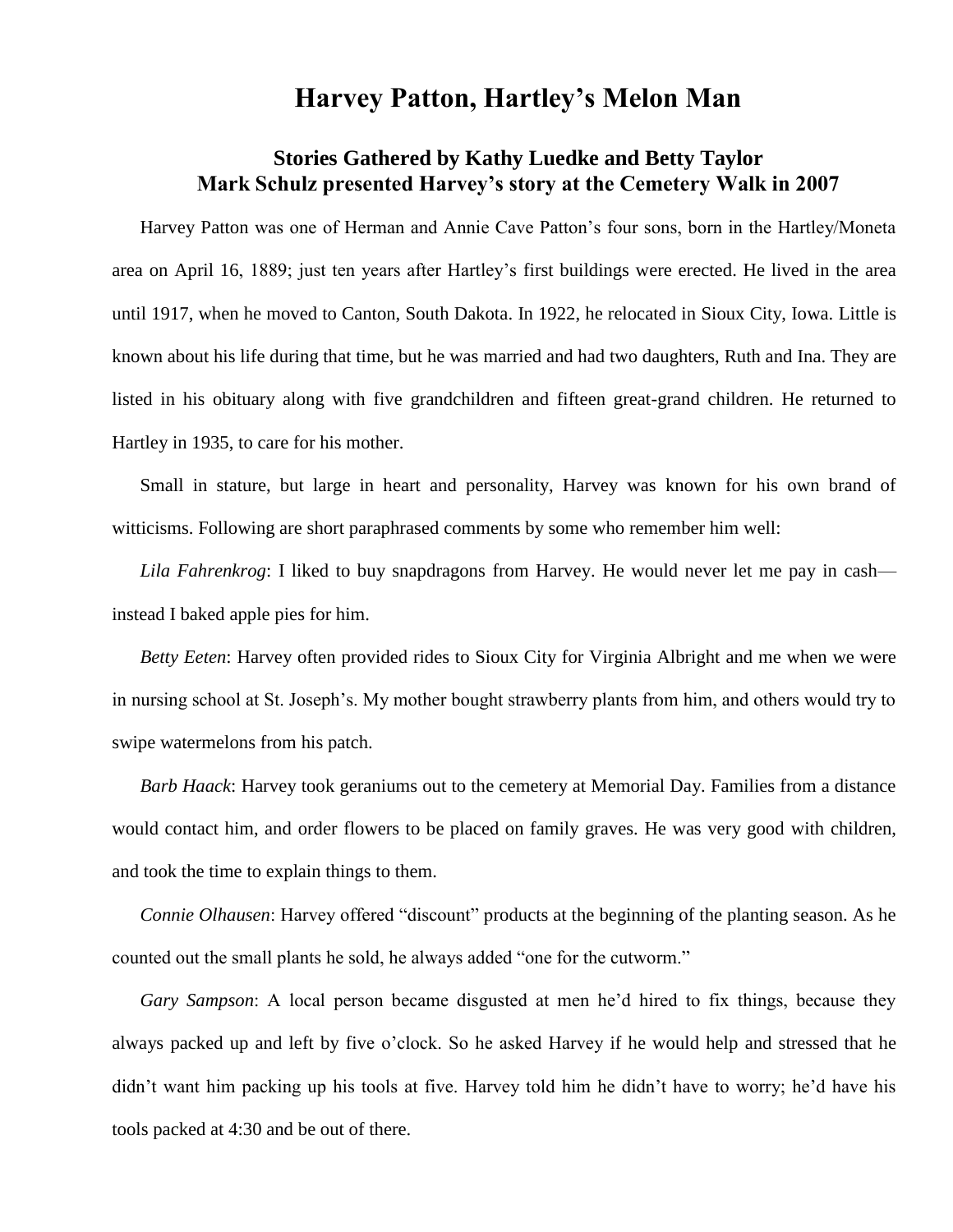*Dale Olhausen*: Harvey had an outhouse that had a tendency to get tipped over at Halloween. At one time, it was painted pink. Soon after, someone painted the words, "PINK STINK" in big black letters on the side.

Clara's niece, the late *Kathy Storerau Kramer*, provided the following memories:

Harvey and Clara had known each other since childhood and attended rural school together. They renewed their acquaintance when he returned to Hartley and were married in a winter wedding on January 6, 1938. Kathy recalled many family gatherings and said the party always started when Harvey arrived. He always had something to say.

Harvey and Clara lived with his mother in the first house north of the Pleasant View Cemetery and raised a large garden. After his mother passed away, they built the house one mile east of Pleasant View where they raised a commercial strawberry patch. They also planted apple trees and added two greenhouses that served the community for many years. When Dennis and Elaine Dagel purchased the property from Harvey, they took the green houses down, but some of Harvey and Clara's trees are still there and bear apples in the fall.

Besides gardening, Harvey enjoyed attending boxing matches in Sioux City with Orlan Ott, Hartley's former Golden Gloves fighter.

Ed and Leona Olhausen along with sons Cloy, Roger, and Dale were neighbors and good friends of the Pattons. *Connie Olhausen* provided the following anecdotes related to her by family members:

On one occasion, Harvey happened by when Leona was cooking dinner for guests. He went straight to the dining room where the table was set, sat down, and called to Leona, who was frying chicken, "Where's the grub?"

To supplement his own crop of melons, Harvey traveled to Missouri Valley, Iowa, on Thursdays to purchase cantaloupe and watermelons for resale on Saturday evenings when the streets of Hartley were filled with shoppers. He parked his old blue pickup on the West Side of Central Avenue and sold melons out of the box in back.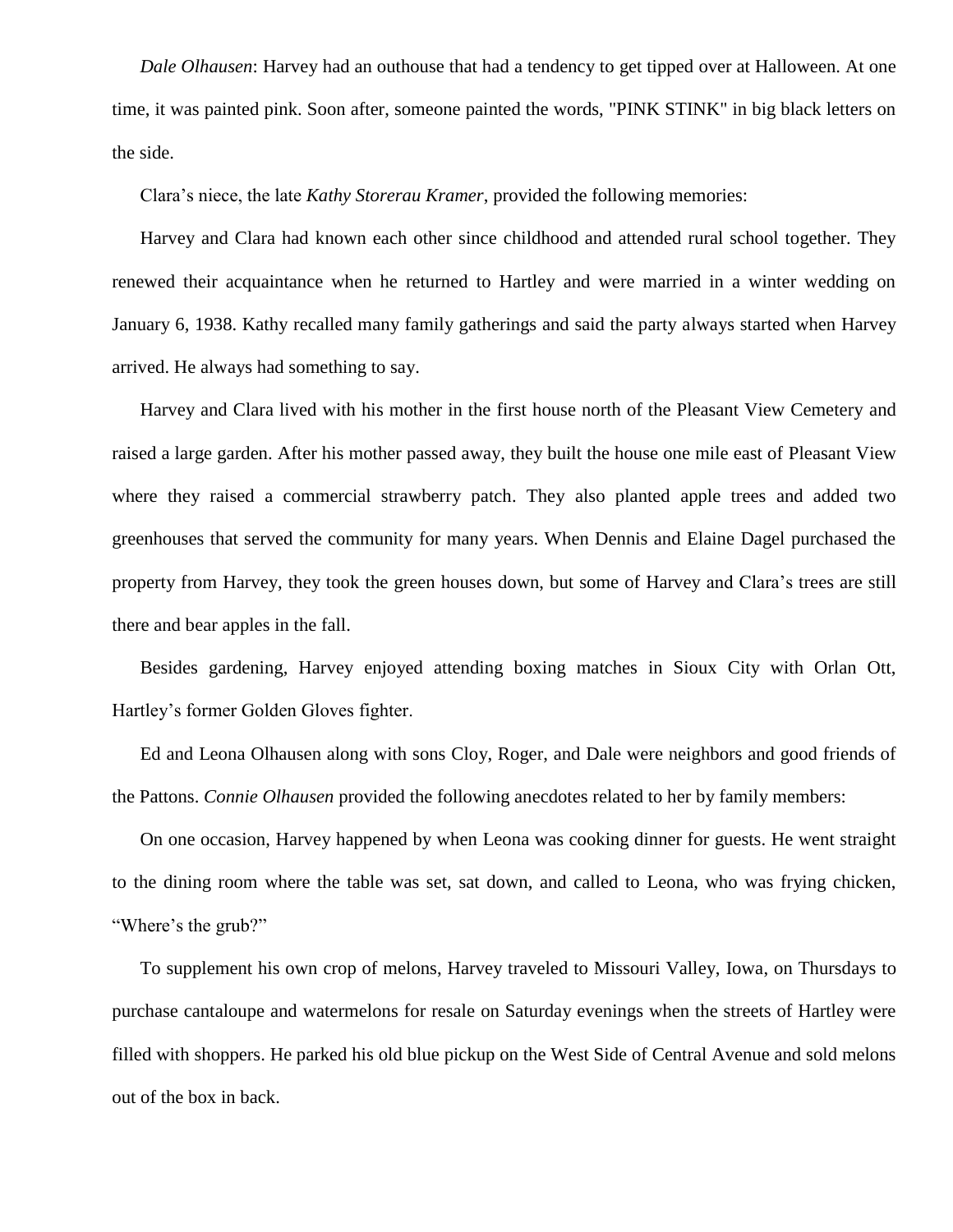The Olhausen boys would ride around with friends on Friday nights trying to locate the pickup and its cargo. The brothers were actually decoys because they knew the truck was parked in a shed at their own farm. It must have been hard for them not to reveal the secret, but there would be consequences if they did—namely, the end of "all you can eat" melons and punishment, as only Ed could enforce it.

*Roger Olhausen* tells the story that Harvey would back his pickup to the hog lot and proceed to "taste test' some of the melons. Roger was invited to participate and give his opinion—good or not good. He was frequently amazed, when after tasting a melon he thought was very good, Harvey would declare, "Nope, not good enough." Then he'd throw it to the hogs who were happy recipients of all the melons that failed Harvey's taste test.

Harvey's favorite story, according to Roger, goes like this:

Harvey had a prize cow that he took to the County Fair every year and every year it took first place. This went on for several years until one year, right before the fair; the cow got into Harvey's sweet corn patch and was found lying on its side, bloated and unable to move. The local veterinarian was summoned and after one brief look at the ailing cow, declared he could do nothing. Harvey suggested they try to deflate the cow's monstrous abdomen by making an incision and removing the contents.

They proceeded to do so and extracted two and a half bushels of sweet corn from the cow's belly. Harvey cared for the animal while it teetered on the brink of death for several days. Then one day, it got up and began walking around and continued to improve. The next year Harvey again took it to the County Fair where it won first place.

*Dale Olhausen* added the following recollections:

We occasionally did some jobs for Harvey with our equipment or pickup. Each year we cut and baled hay in his small hay field. I think he and Dad had some sort of barter system since no money changed hands. We always got melons, etc. and maybe some hay.

As busy as we seemed to be, Dad always found time to listen to the stories Harvey was ready to share. When he brought melons from places in Iowa or Nebraska, he would hide his pick-up in our